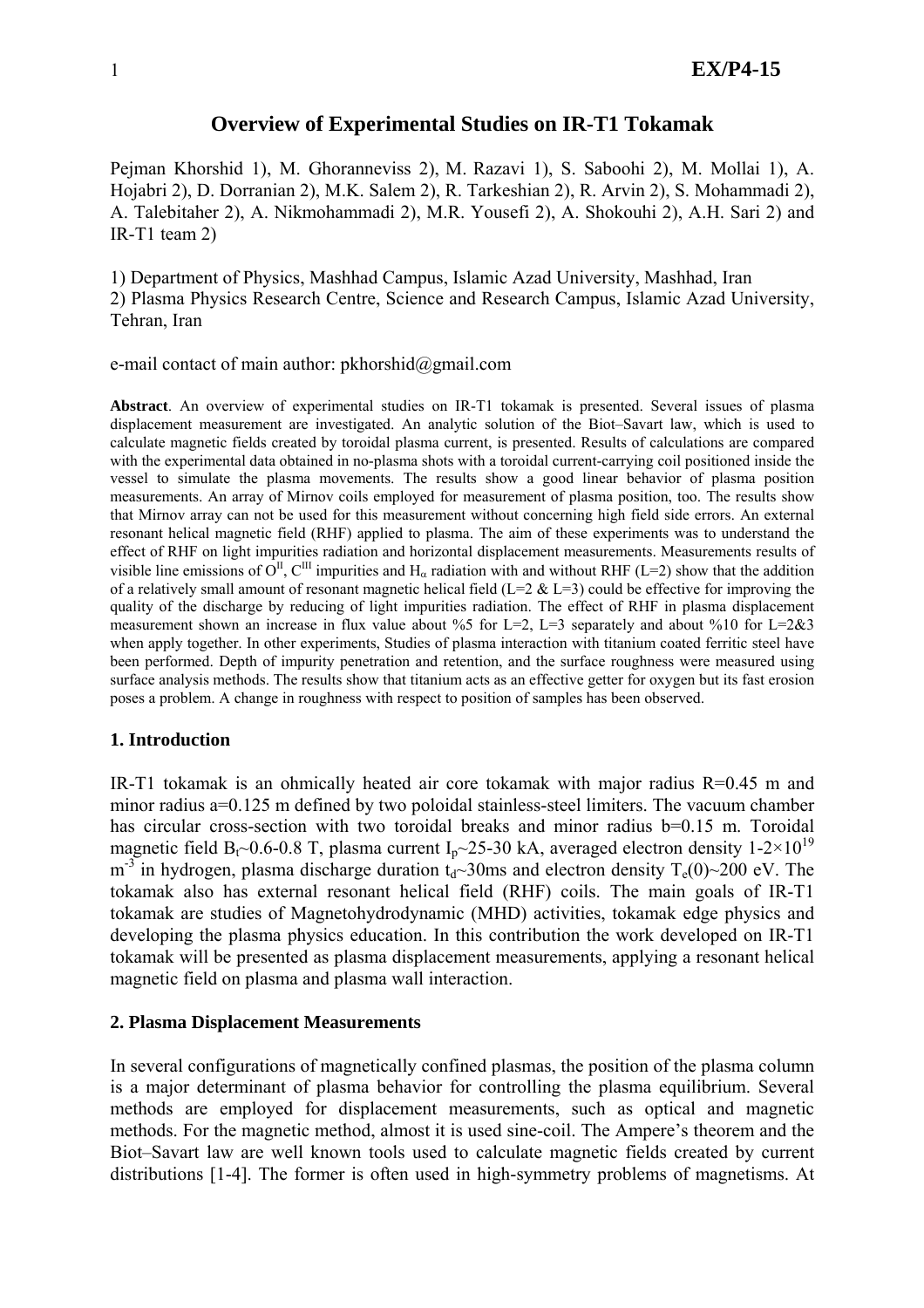first section of this work, an analytic solution of the Biot–Savart law, which is used to calculate magnetic fields created by toroidal current-carrying coil positioned inside the vessel to simulate the plasma movements, is presented.

In the second section a sine-coil, which is a Rogowski coil with a variable wiring density is designed and fabricated for measurement of no-plasma shot experiments with circle coil of radius *R=*0.45 m. The last section contains measuring the poloidal magnetic field components with discrete pick up coils placing diametrically on the outer surface of torus.

#### **2.1. Biot-Savart Analytical Magnetic Field Measurment**

Now we try to use the Biot-Savart law to calculate the field in the toroidal coordinate of the circular wire coil of radius  $r = 0.45$  cm. According to Maxwell equation the magnetic field, B, is given by  $\vec{\nabla} \times \vec{B} = \mu_0 \vec{J}$ , since the  $\vec{\nabla} \cdot \vec{B} = 0$  and using expression of  $\vec{\nabla} \cdot (\vec{\nabla} \times \vec{F}) = 0$ , we can write  $\vec{B} = \vec{\nabla} \times \vec{A}$ , where *J* is current density and *A* is vector potential so that the above expression yields,

$$
\vec{A}(\vec{r}) = \frac{\mu_0}{4\pi} \int \frac{J(\vec{r}\,')}{|\vec{r} - \vec{r}\,'|} dv' \tag{1}
$$

and by defining  $\vec{J}(\vec{r}')dv' = \vec{I}dl$ , B(r) leads to,

$$
\vec{B}(\vec{r}) = \frac{\mu_0 I}{4\pi} \oint_c \frac{d\vec{l} \times (\vec{r}_2 - \vec{r}_1)}{|\vec{r}_2 - \vec{r}_1|^3}
$$
(2)

This equation has been solved using a numerical method, and the topology of the whole magnetic fields calculated. The result has been investigated for measurement of current carrying coil position with respect to sine-coil position. In this calculation, we fixed the sinecoil position and moved the current coil in horizontal direction. The results of flux calculation by Biot-Savart law has been compared with experimental data as shown in FIG.1. The error is less than 2.5% and it has been compared with other methods of measurements of the plasma position [5].



*FIG. 1. Comparison of calculations with actual plasma position. The rectangle and the triangle symbols show the Biot-Savart law calculation and the measurements with the sine-coil, respectively.*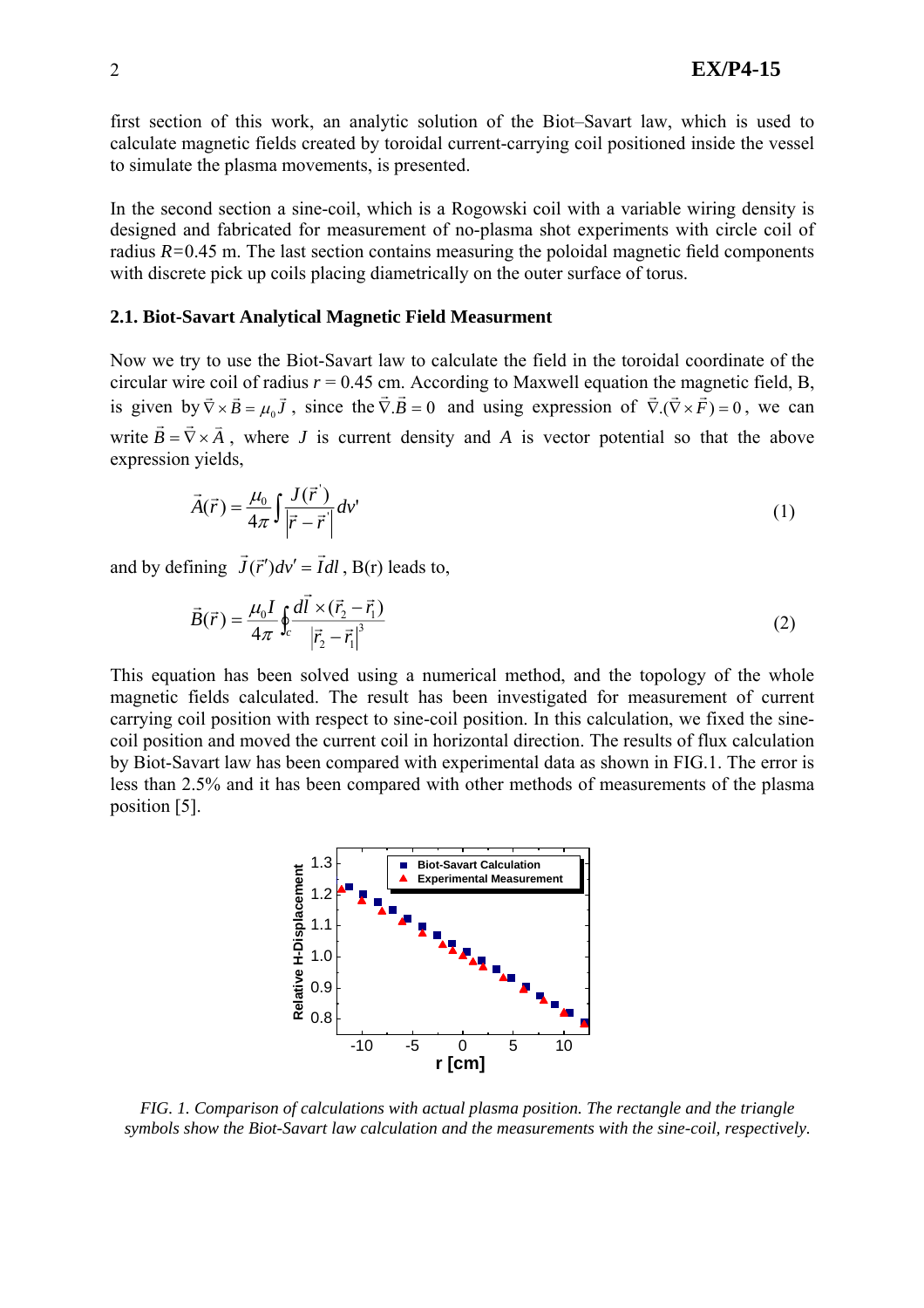### **2.2. Plasma Displacement Measurements via Discrete Method**

This is one of the simple possible techniques, which measures the local values of poloidal magnetic field at some points around the plasma by placing magnetic probes diametrically opposite for magnetic field measurement. Combination of the signals produced by these probes is proportional to the displacement of the plasma column. In this method, twelve Mirnov coils has been used. The results shown that high field side effect needs correction for horizontal displacement measurement.

### **3. Resonant Helical Field Experiments**

The RHF in IR-T1 tokamak is an external magnetic field which can improve the plasma confinement. This field is produced by two winding with optimized geometry conductors wound externally around the tokamak torus with a given helicity. The minor radius of these helical windings are 22cm  $(L=2, n=1)$  and 23cm  $(L=3, n=1)$ . In the experiments presented here, the current through the helical windings was between 100-400A, which is very low compared with the plasma current itself (25-30kA).

### **3.1. Effect of RHF on Light Impurities Radiation**

The aim of these experiments was to understand the effect of RHF on light impurities radiation and suppressing major disruptions. The length and the magnitude of the pulse feeding the helical windings could be programmed. Measurements results of visible line emissions of  $O^{\text{II}}$  (4416A°),  $C^{\text{III}}$  (4644A°) impurities and  $H_{\alpha}$  (6563A°) radiation with and without RHF (*l*=2) show that the addition of a relatively small amount of resonant magnetic helical field could be effective for improving the quality of the discharge by reducing of light impurities radiation and possible suppressing major disruptions. FIG. 2 shows the measurement results of visible line emissions of  $O^{II}$  (a, b),  $C^{III}$  (c, d) impurities and H<sub>a</sub> radiation (e, f) with and without RHF  $(L=2)$  [6].



*FIG.* 2. The measurement results of visible line emissions of  $O<sup>II</sup>$  (a, b),  $C<sup>III</sup>$  (c, d) impurities and  $H_{\alpha}$  *radiation (e, f)* with and without RHF (L=2).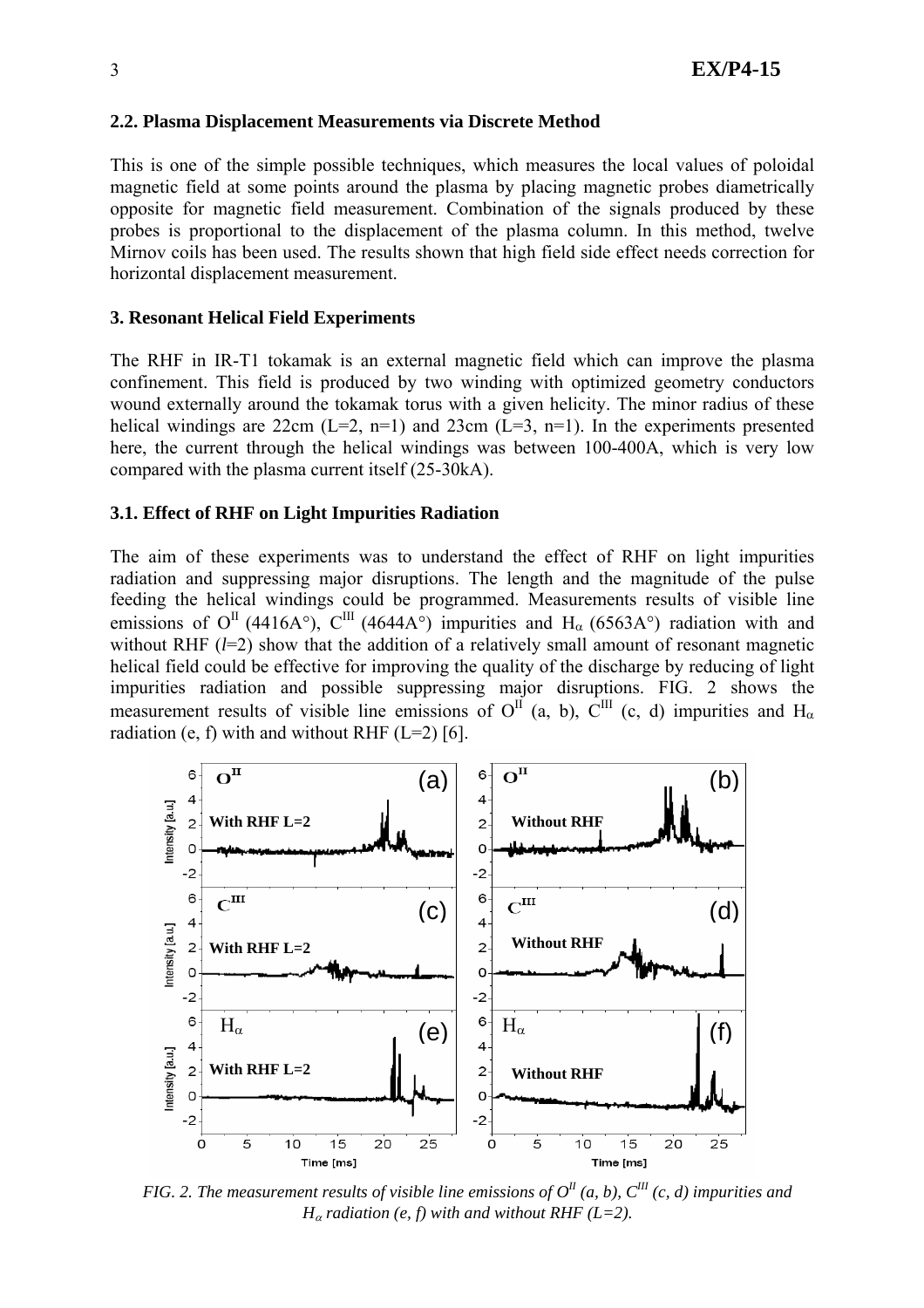4 **EX/P4-15** 

## **3.2. Effect of RHF on Plasma Displacement**

The plasma displacement measured during Resonant Helical Field application in  $L=2$ ,  $L=3$ and  $L=2\&3$ . The results shown an increase in flux value about %5 for L=2, L=3 and about %10 for L=2&3. FIG.3 shows typical Schematic of L=2/1 and L=3/1 RHF winding coil around the chamber and effect of RHF with different mode on plasma horizontal displacement. It shows the Magnetic field calculation from RHF via Bio-Sawart law in best position 0°, 45°, 145° for installing Sine-Coil and a sample magnetic field calculated in the 120° as a high nonlinear effective position.



*FIG. 3. a) A typical Schematic of L=2/1 and L=3/1 RHF winding coil around the chamber, b) Effect of RHF with different mode on plasma horizontal displacement, c) Magnetic field calculation from RHF via Bio-Sawart law in best position 0*°*, 45*°*, 145*° *for installing Sine-Coil, d) A sample magnetic field calculated in the 120*° *as a high nonlinear effective position.* 

#### **4. Study of Plasma Wall Interaction**

Studies of plasma interaction with titanium coated ferritic steel have been performed on IR-T1 tokamak. The main aim of this experiment is to understanding effects of glow discharge and plasma on the edge surfaces positioned in the wall and limiter area of IR-T1 Tokamak for future studies. We use RF sputtering method with power 400 W and deposit titanium layer on ferretic steel substrate, as a protect coating. Some of steel substrates baked in 460ºC temperature and for 3 hours before analyzing them. Also, we installed some samples on flange at different depth from plasma core (r=0) in IR-T1 Tokamak in  $r_1$ =12.5 cm, r<sub>2</sub>=13.2,  $r_3=13.5$ ,  $r_4=13.8$ ,  $r_5=14.2$  cm, respectively. The samples positioned in parallel array. The experiments carried out with 15 minute glow discharge cleaning and 55 plasma shots.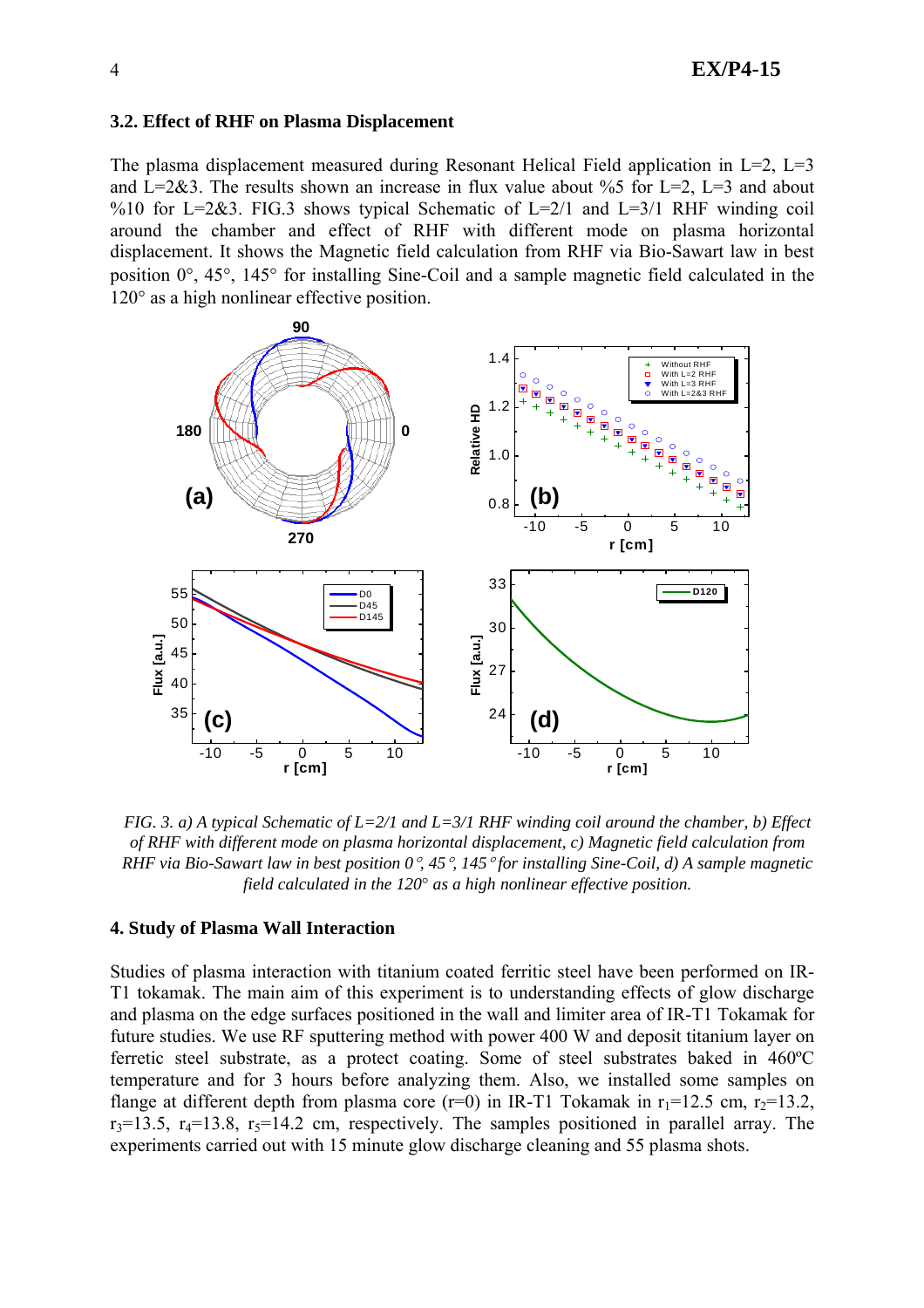Surface roughness of samples obtained by AFM (Atomic Force Microscopy). We can see an obvious decrease at surface roughness of samples at different depth from plasma core due to energetic sputtered particle impact effect on the nearest sample from plasma core. Energetic particles have decreased when they impact to the far sample, and damaging the surfaces decreased. FIG. 4 shows changes in roughness in samples before and after 55 plasma discharges and FIG. 5 shows profile of comparing roughness of samples before and after discharges [7].



*FIG. 4. Changes in roughness at two different positions of the sample with respect to plasma core. Below one is closer to plasma core. Left figures are before discharges and right figures are after discharge.* 



*FIG.5. Profile of comparing roughness of samples before discharge and after discharges, where, r (normalized) is the position of samples with respect to plasma core.* 

Rutherford Backscattering Spectrometry (RBS) spectra method has been used to measure the content of Oxygen and Titanium, before and after discharges. Simulation was done by SIMNRA software as a routine tool to simulate RBS spectra [8-11]. RBS spectra of Ti layer on Steel obtained by 2000 keV incident on energy at  $\alpha=0$  degree,  $\beta=15$  degree and  $\theta=165$ degree.

We set up samples with different condition but replaced them in the same distance from plasma core in IR-T1 Tokamak. RBS spectra show lower oxygen content in survivor sample after plasma-surface interaction in titaniumized sample (FIG. 6). It may be due to oxygen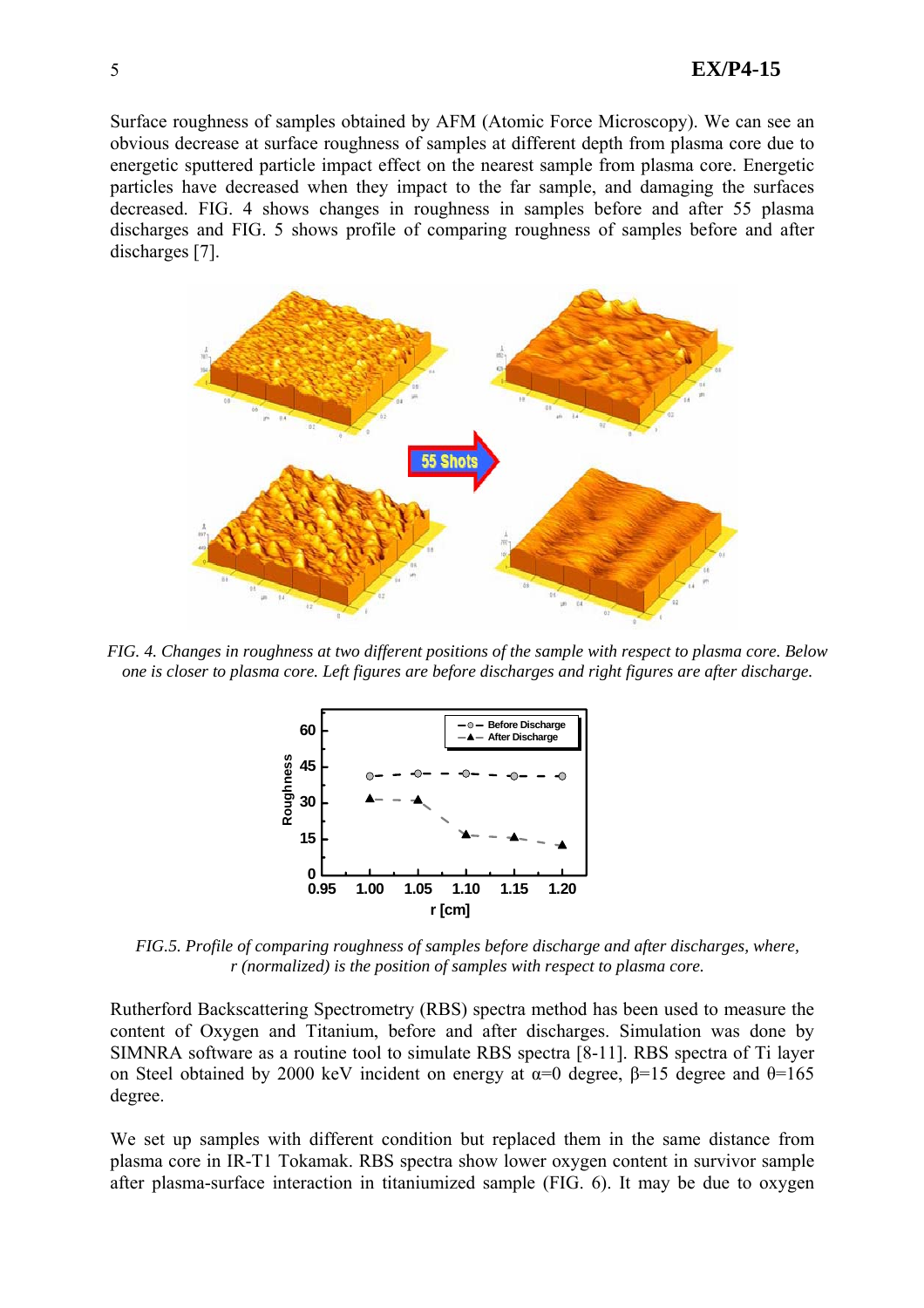gettering of titanium properties. Coated steel capture amount of oxygen by titanium layer, then titanium layer with content of impurity (oxygen) eroded from surface because of surface defects. So, we can see lower content of oxygen in this sample. This result isn't good conclusion because of plasma purity, but it generally emphasis to lower oxygen penetration or permeability in steel and titanium impurity absorption. The result is shown in Table I.



*FIG. 6. The analyses of RBS measurements with SIMNRA Code.* 

| <b>Samples</b>               | Thickness (°A) | Ti (%) | $O_2(\%)$ |
|------------------------------|----------------|--------|-----------|
| With out Baking (r3186-1-Ti) | 200            | 50     | 50        |
| After Baking (r3188-2-Ti)    | 100            | 40     | 60        |
| After Baking (r3191-4Ti)     | 100            |        | 65        |

TABLE I: OXYGEN GETTERING EFFECT OF Ti LAYER.

## **5. Conclusion**

- Comparing the results of the model experiment we conclude that the sine-coil can be exploited for measurement of plasma displacement in the IR-T1 tokamak. The error is less than 2.5% and it has been compared with other methods of measurements of the plasma position. In addition, this method will be used in the feedback position control system and tests of feedback controller parameters.
- During Resonant Helical Field application the experimental results suggest that the addition of a relatively small amount of resonant magnetic helical field ( $L=2 \& L=3$ ) to the basic torus configuration could be effective for improving the quality of the discharge by reducing of light impurities radiation and suppressing major disruption. Also, the structure of magnetic field lines in tokamak with RHF has been investigated by means of analytically calculation of the Biot–Savart law. The behaviour of plasma displacement is different when the L is different. It is found that in both cases, RHF influences on displacement measured by sine-coils. The results shown an increase in flux value about %5 for L=2, L=3 separately and about %10 for L=2&3 when apply together. Therefore RHF can influence in Plasma displacements and then on the plasma feedback control, so it needs some consideration in the results.
- Plasma interaction with Titanium coated ferretic steel has been performed on IR-T1 Tokamak. AFM analyses before and after discharge in r=12.5-14.2 cm carried out. The results shown that, we should use methods that decrease titanium erosion.